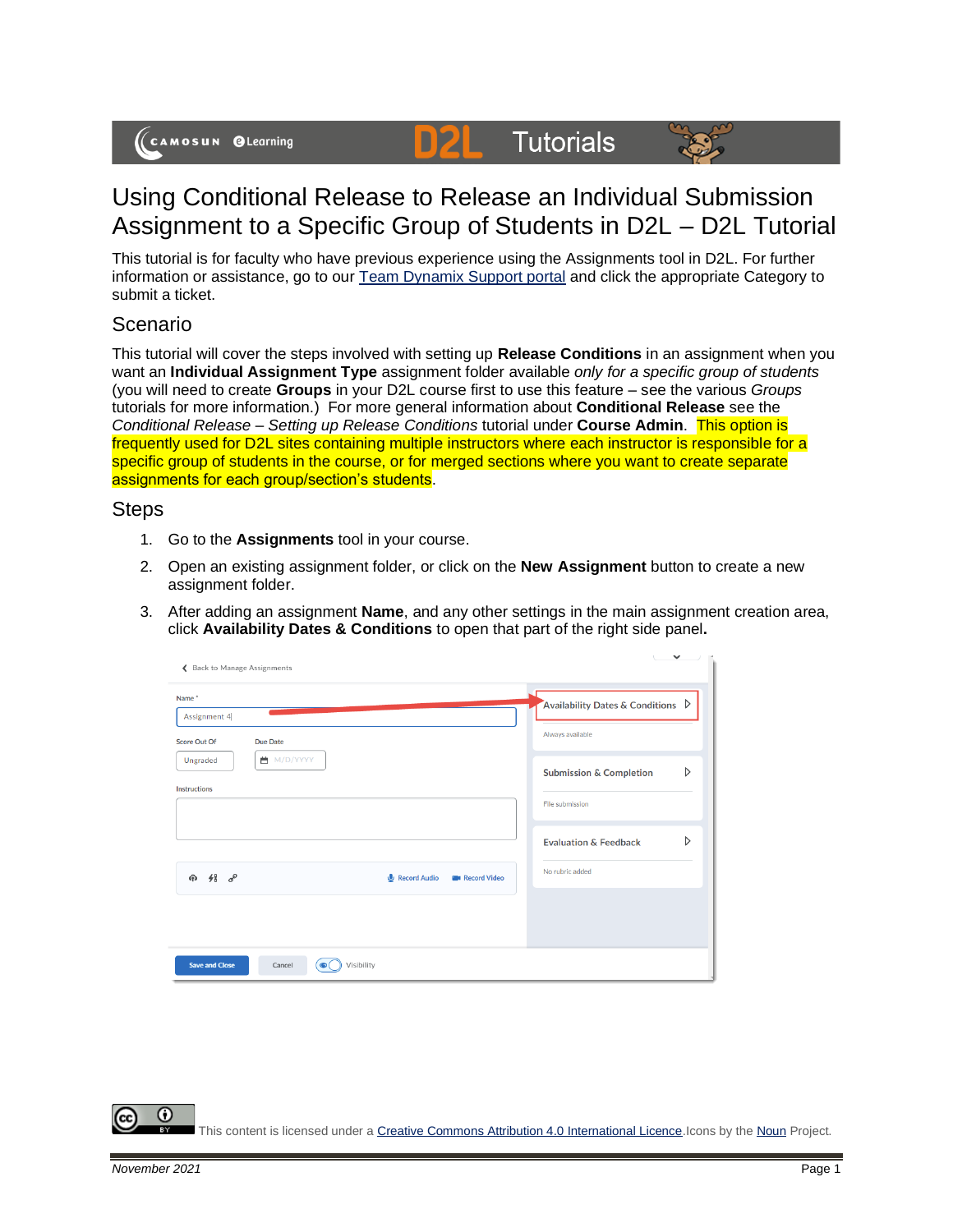4. Click **Add Release Condition**. Select **Create New**. NOTE: Once you have created a release condition, you can click **Add Existing** to use it again.

| ← Back to Manage Assignments                                                                                                                                                     | $\checkmark$                                                                                                                                                                                                                                                                                                                                                                                                           |
|----------------------------------------------------------------------------------------------------------------------------------------------------------------------------------|------------------------------------------------------------------------------------------------------------------------------------------------------------------------------------------------------------------------------------------------------------------------------------------------------------------------------------------------------------------------------------------------------------------------|
| Name <sup>*</sup><br>Assignment 4<br><b>Due Date</b><br><b>Score Out Of</b><br>■ M/D/YYYY<br>Ungraded<br><b>Instructions</b><br>4 48 8°<br>Record Audio<br><b>B</b> Record Video | <b>Availability Dates &amp;</b><br>Conditions<br><b>Start Date</b><br><b>曲</b> M/D/<br><b>IYYY</b><br><b>End Date</b><br><b>曲</b> M/Q<br>YYYY<br>Release nditions<br>Users are not able to access or view the<br>assignment tunless they meet the release<br>conditio<br>Add Release Condition V<br>Create New<br>to be<br>users or<br>Add Existing<br>in users.<br>manage openiar meetas<br>$\boldsymbol{\mathrm{v}}$ |
| Visibility<br><b>Save and Close</b><br>Cancel<br>$\bullet$                                                                                                                       |                                                                                                                                                                                                                                                                                                                                                                                                                        |

5. From the **Create a Release Condition** pop-up, click the **Select Condition Type** drop-down, and for this tutorial, we will choose **Group Enrolment**. (For information on all the various Release Conditions, see the tutorial *What Release Conditions are Available in D2L* under **Course Admin** for more information.)

| Release this item $v_{\parallel}$ en the following condition is met: |    |
|----------------------------------------------------------------------|----|
| <b>Condition Type</b>                                                |    |
| -- Select Condition Type --<br>$\check{ }$                           |    |
| -- Select Condition Type --                                          |    |
| <b>Assignments</b>                                                   |    |
| Submission o folder                                                  |    |
| Receive fee back on submission                                       |    |
| Score on as ociated rubric                                           |    |
| No submission to folder                                              |    |
| Checklist                                                            |    |
| Completed thecklist                                                  |    |
| Completed checklist item                                             |    |
| Incomplet checklist                                                  |    |
| Incomplet checklist item                                             |    |
| Classlist                                                            | h. |
| <b>Group Enrolment</b>                                               |    |
| <b>Org Unit Enrolment</b>                                            |    |

This content is licensed under [a Creative Commons Attribution 4.0 International Licence.I](https://creativecommons.org/licenses/by/4.0/)cons by th[e Noun](https://creativecommons.org/website-icons/) Project.

 $\odot$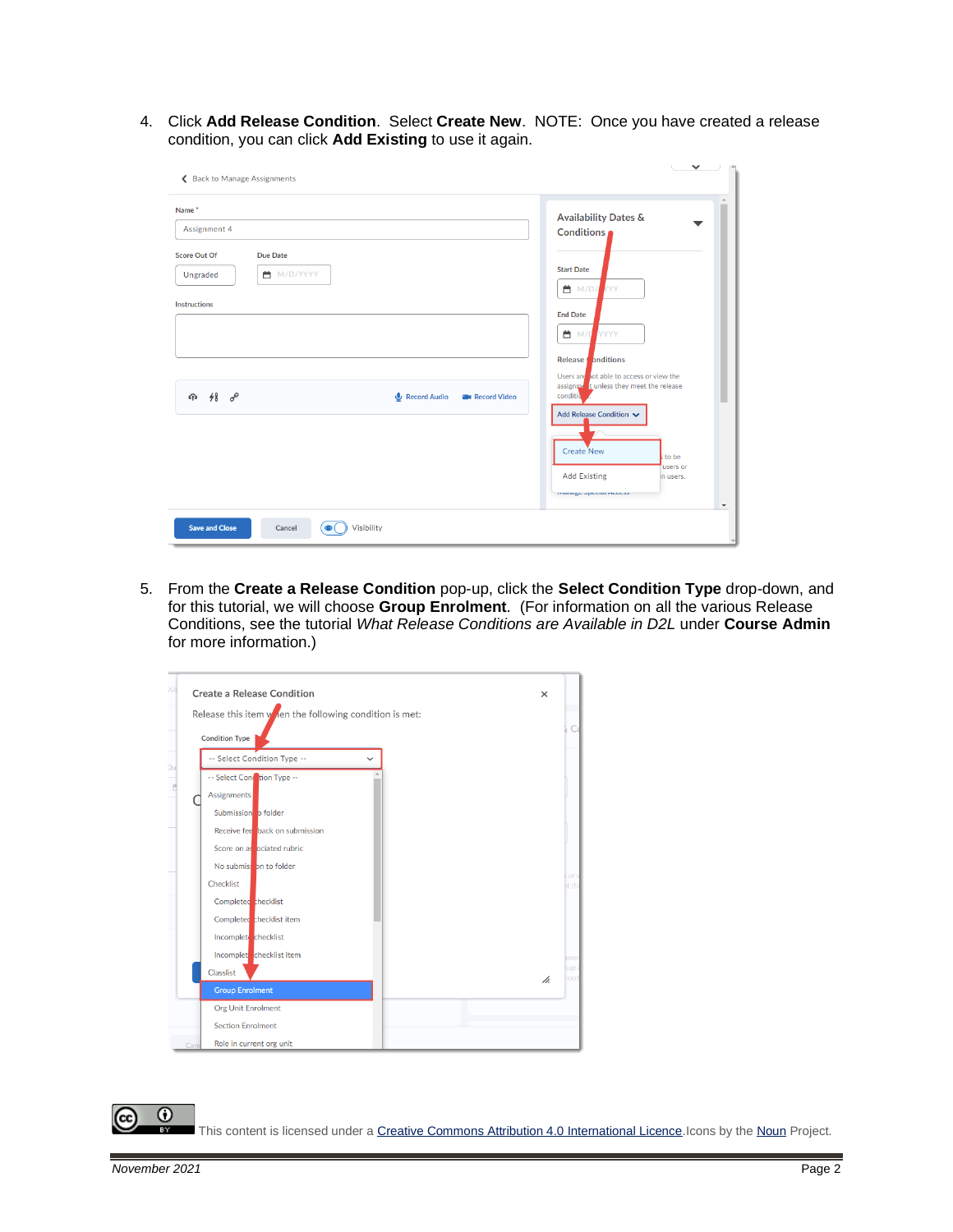6. Click the **Condition Details** drop-down, here, a **Select Group** drop-down, and select the Group you wish to attach this assignment folder to. Then click **Create**.

| <b>Create a Release Condition</b>                      |
|--------------------------------------------------------|
| Release this item when the following condition is met: |
| <b>Condition Type</b>                                  |
| Group Enrolment<br>$\checkmark$                        |
| <b>Condition Details</b><br>Group                      |
| -- Select Group --                                     |
| -- Select soup --                                      |
| Carli's Student Groups                                 |
| Group 1                                                |
| Group <sub>2</sub>                                     |
| Group ;                                                |
| Dasha's tudent Groups                                  |
| <b>Grou</b>                                            |
| Grou <sup>5</sup> 3                                    |
| <b>Create</b><br>Cancel                                |